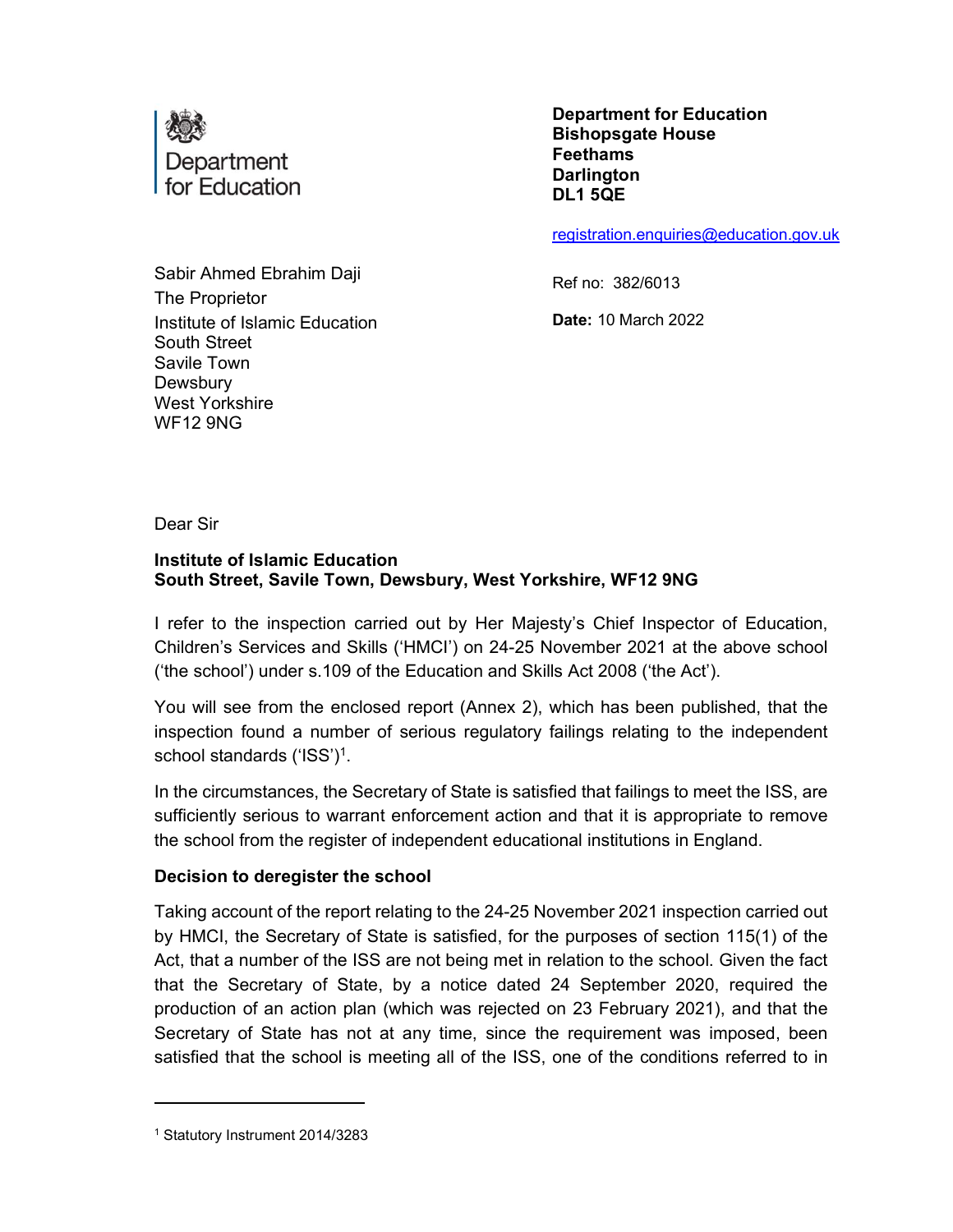section 115(3) of the Act is met for the purpose of taking enforcement action in relation to the proprietor of the school (specifically, the condition contained in section 115(4)of the Act is satisfied). Therefore, the Secretary of State is authorised to take the enforcement action specified under section 116 of the Act in relation to the proprietor of the school.

Having the power to take enforcement action under s.116 of the Act, and having considered whether any, and what sort of, enforcement action under section 116 of the Act is appropriate, the Secretary of State has decided to remove the school from the register of independent schools.

If you do not appeal against this decision, the school will be removed from the register once the period of 28 days has expired. The 28-day period will begin with the date on which the attached notice is served on the proprietor. Our working assumption is that the notice will be served on the proprietor after the end of two working days following the date of this letter. On this assumption, the school will be deregistered after 12 April 2022 in the event that no appeal is made by the proprietor to the First-Tier Tribunal within the 28-day period. The annex to the attached notice sets out the regulatory failings which have led to the decision to impose this relevant restriction.

The proprietor also has the right under section 124(1)(d) of the Act to appeal against the decision to deregister the school to the First-Tier Tribunal. Any appeal must be made, in writing, within 28 days of the date on which the attached notice is served on the proprietor. If an appeal is made by the proprietor within the required time limit, then the deregistration will not take effect until such time as the appeal is determined, withdrawn or otherwise disposed of. The relevant contact details are: HM Courts and Tribunal Service, 1<sup>st</sup> Floor, Darlington Magistrate's Court, Parkgate, Darlington DL1 1RU. Telephone 01325 289350.

It is an offence (under section 96(2) of the Act), for a proprietor to conduct an independent school which is unregistered, with penalties of up to six months imprisonment and/or a substantial fine. Therefore, where the school is removed from the register, you must take appropriate action to ensure that this offence is not committed.

Yours faithfully

Sue Whitehouse Deputy Director Independent Education and School Safeguarding Division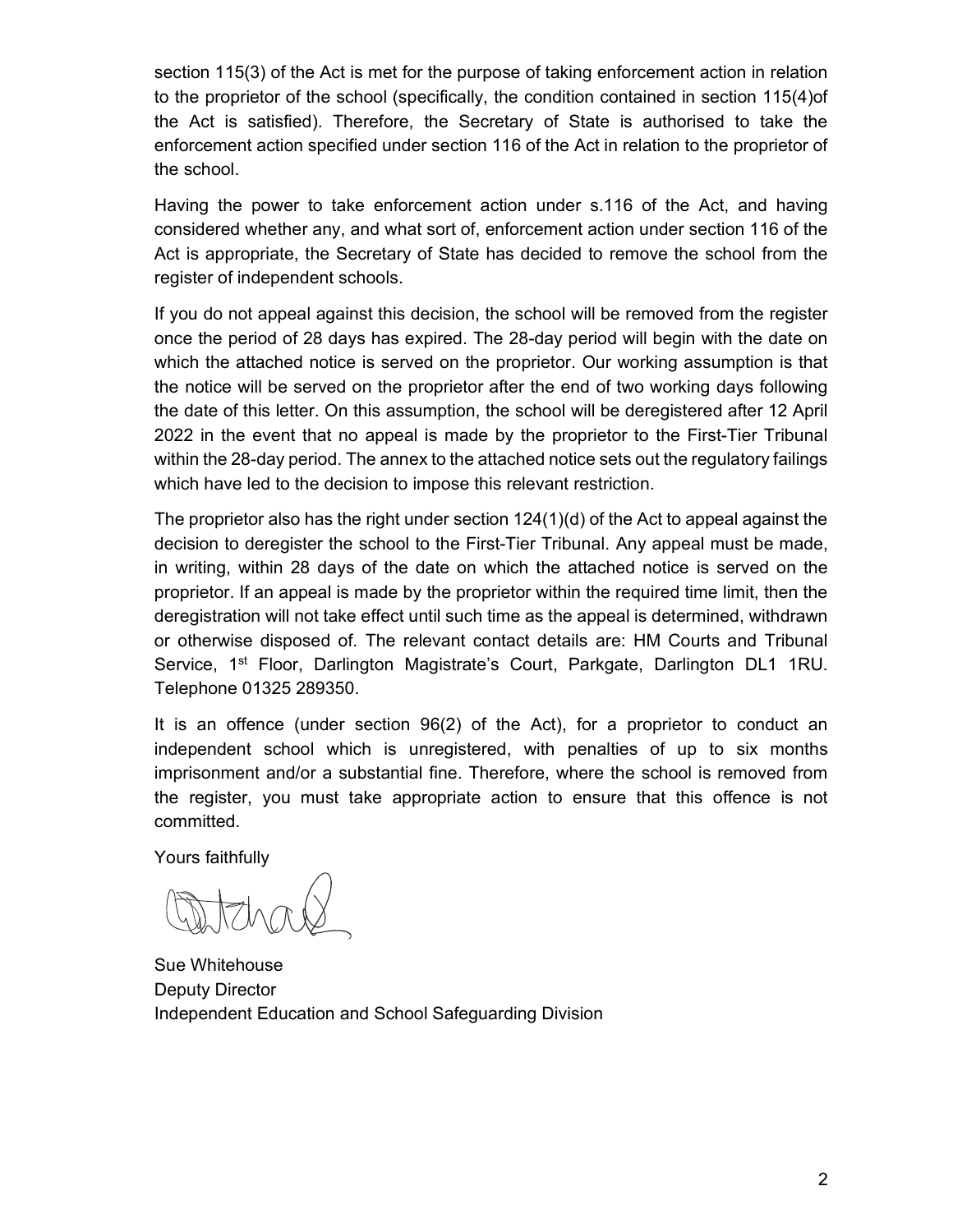### SECTION 116(1)(b) AND (2) OF THE EDUCATION AND SKILLS ACT 2008<sup>1</sup>

### ('the Act')

# NOTICE OF THE DECISION BY THE SECRETARY OF STATE FOR EDUCATION TO REMOVE THE FOLLOWING SCHOOL FROM THE REGISTER OF INDEPENDENT EDUCATIONAL INSTITUTIONS:

#### TO THE PROPRIETOR

#### Institute of Islamic Education South Street, Savile Town, Dewsbury, West Yorkshire, WF12 9NG (382/6013)

#### WHEREAS

The Secretary of State for Education, being the regulator of independent schools in England,

(i) having been satisfied (taking into account a report of an inspection by Her Majesty's Chief Inspector of Education, Children's Services and Skills ('HMCI') carried out between 24-25 November 2021 that a number of the independent school standards (as prescribed in the Education (Independent School Standards) Regulations 2014<sup>2</sup>) were not being met in relation to the school, served a notice (pursuant to section 114 of the Act) dated 24 September 2020 on the school's proprietor ('the proprietor') requiring the submission of an action plan<sup>3</sup> on or before 26 October 2020;

(ii) received an action plan on 26 October 2020 from the proprietor;

(iii) decided to reject the said action plan under section  $114(6)(b)$  of the Act, and informed the proprietor of that decision by a letter dated 23 February 2021;

(iv) having considered the report into the inspection of 24-25 November 2021 was satisfied that a number of independent school standards were not being met in relation to the school, and with the condition in section 115(4) of the Act being met (specifically that the proprietor has been required to submit an action plan under section 114 of the Act within the 3 years period mentioned in section  $115(4)(a)(i)$  of the Act, that an action plan was submitted as a consequence, and that action plan was rejected by the Secretary of State).

### NOW THEREFORE –

Notice is hereby given to the proprietor, for the purposes of section 116(2) of the Act that the Secretary of State has decided under section 116(1) of the Act to remove the school

 $^1$  c.25.

<sup>2</sup> SI 2014/3283.

 $\rm{^3}$  An action plan for the purposes of section 114 of the Act is a plan which specifies the steps that will be taken to meet a standard or standards, and the time by which each step will be taken (section 114(4)).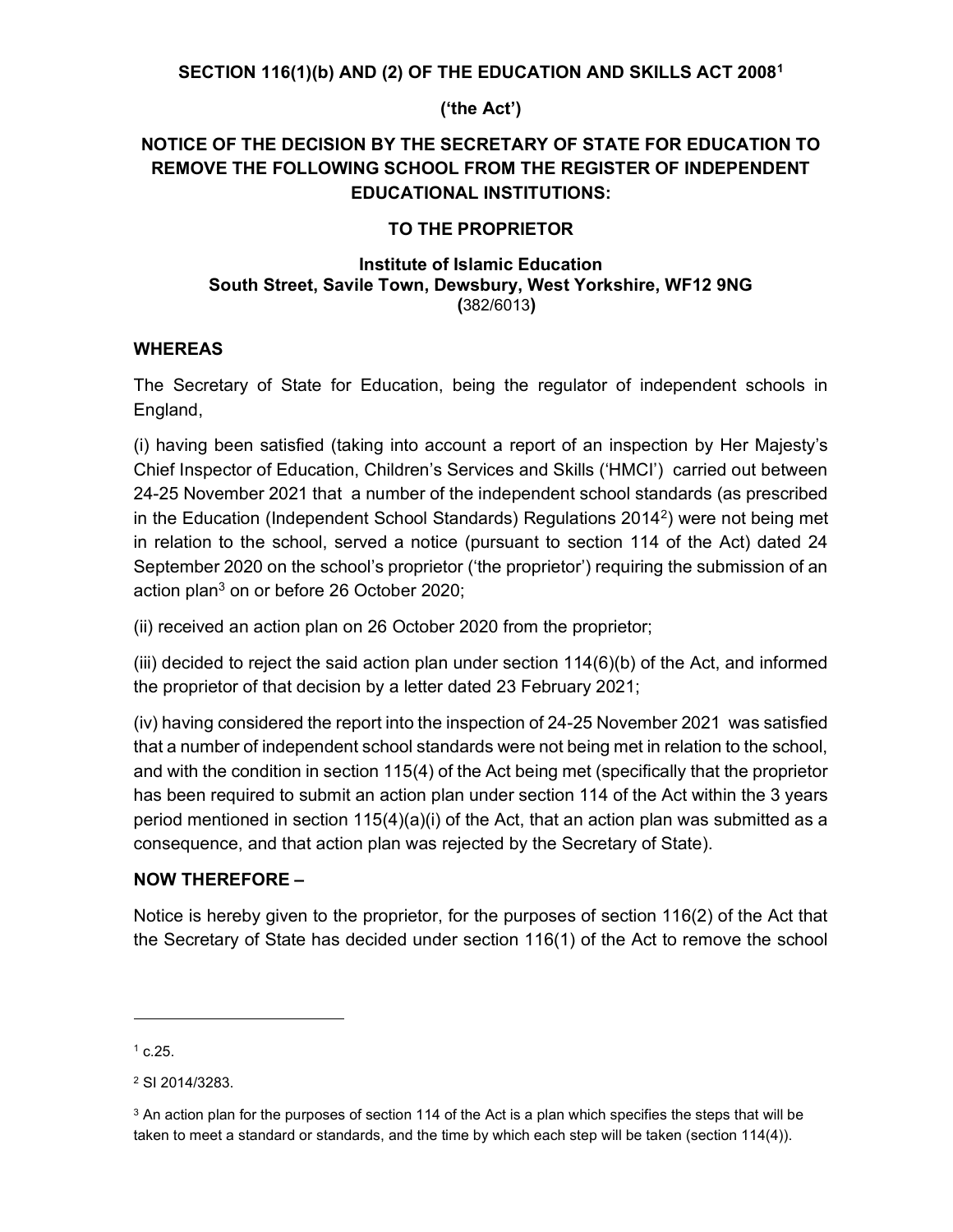from the register of independent educational institutions in England kept by the Secretary of State under section 95 of that Act.

By virtue of section 116(3) of the Act, the decision in question does not take effect during the period in which (a) an appeal to the First-Tier Tribunal may be brought against it under section 124<sup>4</sup> of the Act or (b) where such an appeal is brought, the appeal has not been determined, withdrawn or disposed of.

Signed **Anti-Anti-Anti-April 10 March 2022** 

Sue Whitehouse Deputy Director Independent Education and School Safeguarding Division

<sup>4</sup> Any appeal under the section 124 must be brought within the period of 28 days beginning with the day on which notice of the decision is served on the proprietor (section 124(2) of the Act).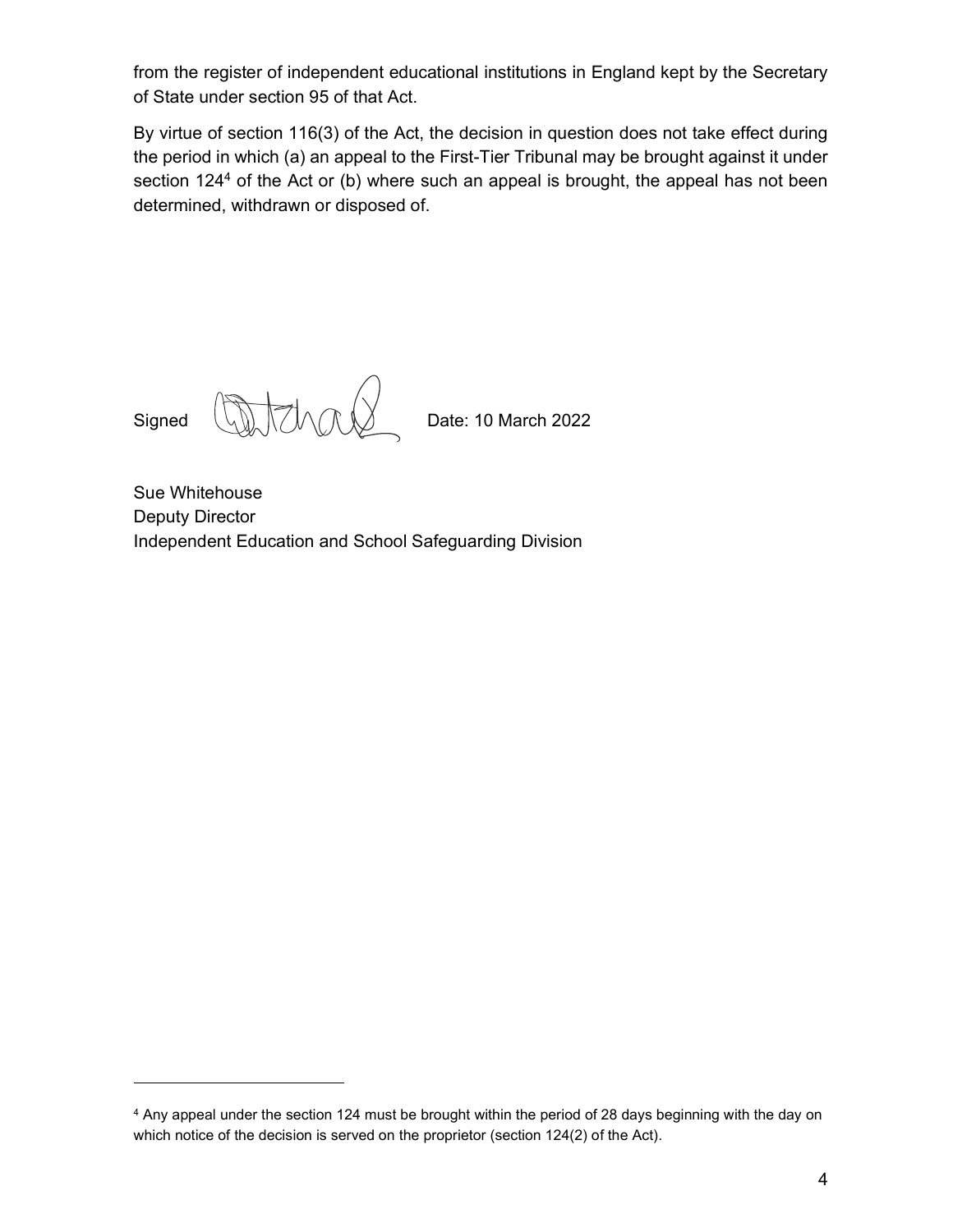# TO NOTICE OF THE DECISION TO REMOVE THE SCHOOL FROM THE REGISTER OF INDEPENDENT EDUCATIONAL INSTITUTIONS

# Institute of Islamic Education South Street, Savile Town, Dewsbury, West Yorkshire, WF12 9NG ('the school')

(382/6013)

### PART 3: Welfare, health and safety of pupils

6. The standards about the welfare, health and safety of pupils at the school are those contained in this Part.

7. The standard in this paragraph is met if the proprietor ensures that—

(a) arrangements are made to safeguard and promote the welfare of pupils at the school; and

(b) such arrangements have regard to any guidance issued by the Secretary of State.

8. Where section 87(1) of the 1989 Act<sup>5</sup> applies in relation to a school the standard in this paragraph is met if the proprietor ensures that—

(a) arrangements are made to safeguard and promote the welfare of boarders while they are accommodated at the school; and

(b) such arrangements have regard to the National Minimum Standards for Boarding Schools or, where applicable, the National Minimum Standards for Residential Special Schools or the National Minimum Standards for Accommodation of Students under Eighteen by Further Education Colleges.

16. The standard in this paragraph is met if the proprietor ensures that—

(a) the welfare of pupils at the school is safeguarded and promoted by the drawing up and effective implementation of a written risk assessment policy; and

(b) appropriate action is taken to reduce risks that are identified.

### PART 8: Quality of leadership in and management of schools

34. (1) The standard about the quality of leadership and management is met if the proprietor ensures that persons with leadership and management responsibilities at the school—

(a) demonstrate good skills and knowledge appropriate to their role so that the independent school standards are met consistently;

 $5$  Section 87(1) was amended by section 105 of the Care Standards Act 2000 (c.41) and section 1A was inserted by section 43 of the 2011 Act.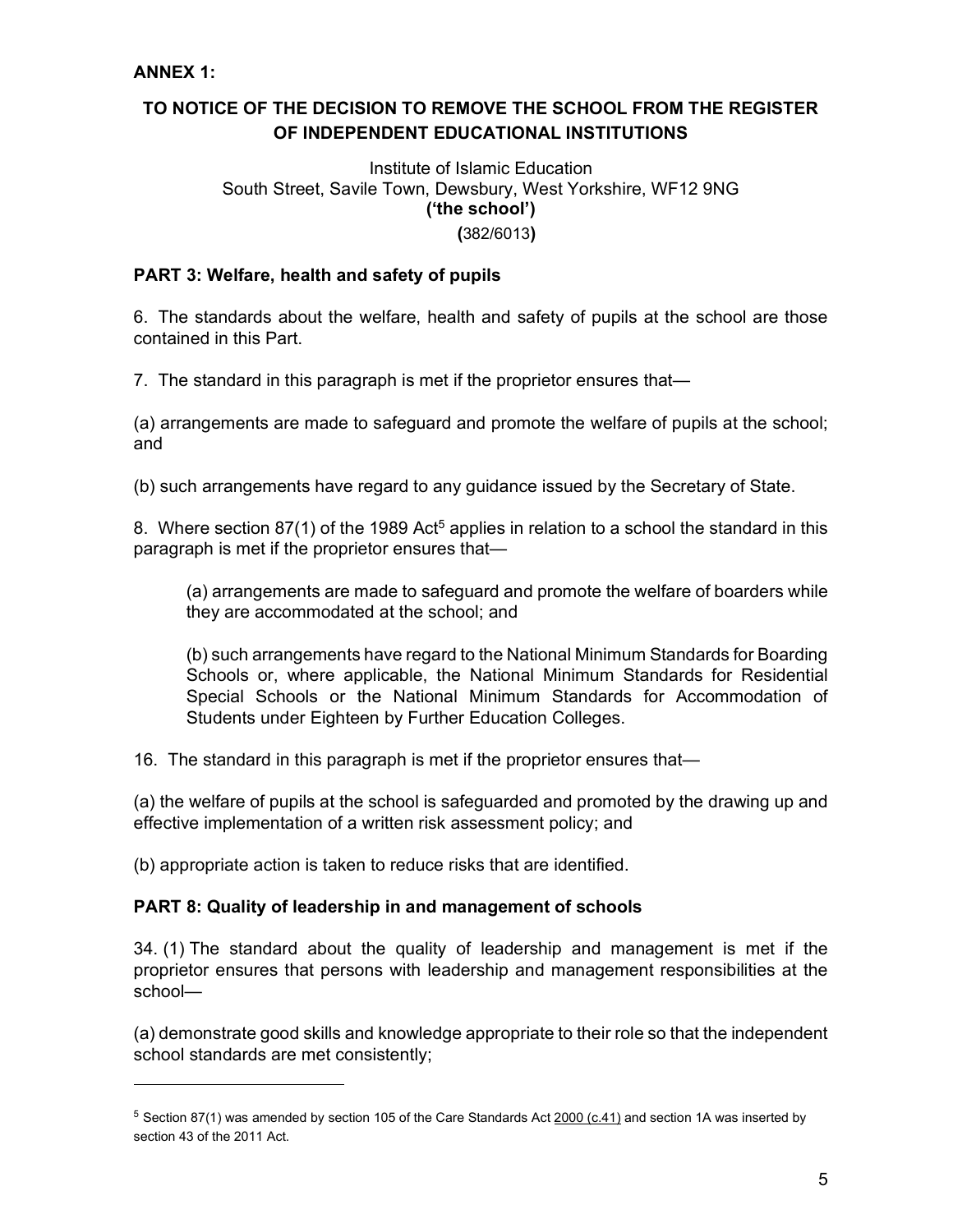(b) fulfil their responsibilities effectively so that the independent school standards are met consistently; and

(c) actively promote the well-being of pupils.

(2) For the purposes of paragraph (1)(c) "well-being" means well-being within the meaning of section 10(2) of the Children Act 2004<sup>6</sup>.

<sup>6</sup> 2004 c.31.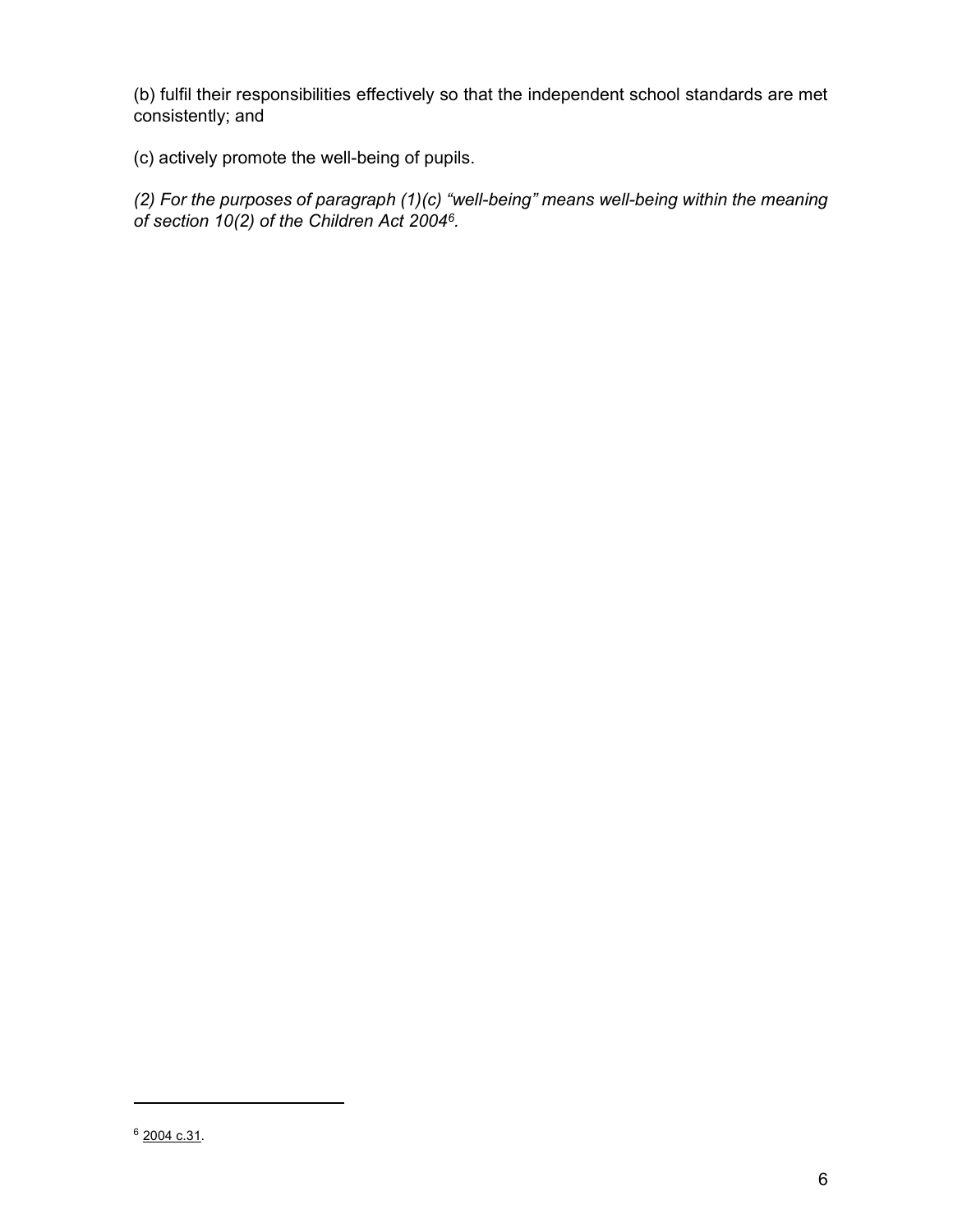# TO NOTICE

Institute of Islamic Education South Street, Savile Town, Dewsbury, West Yorkshire, WF12 9NG ('the school') (382/6013)

The proprietor is not ensuring that the arrangements to be made for the purposes of paragraph 8 of the Schedule to the Education (Independent School Standards) Regulations 2014 have regard to the following requirements from the National Minimum Standards for Boarding Schools:

### Standard 3 – Boarder's health and wellbeing

All medication is safely and securely stored and proper records are kept of its administration. Prescribed medicines are given only to the boarders to whom they are prescribed. Boarders allowed to self-medicate are assessed as sufficiently responsible to do so

(NMS 3.4)

# Standard 11 – Child protection

The school ensures that:

• arrangements are made to safeguard and promote the welfare of pupils at the school; and

• such arrangements have regard to any guidance issued by the Secretary of State<sup>i</sup>.

(NMS 11.1)

# Standard 13 – Management and development of boarding

The school's governing body and/or proprietor monitors the effectiveness of the leadership, management and delivery of the boarding and welfare provision in the school and takes appropriate action where necessary.

(NMS 13.1)

The school's leadership and management demonstrate good skills and knowledge appropriate to their role

(NMS 13.3)

The school's leadership and management consistently fulfil their responsibilities effectively so that the standards are met.

(NMS 13.4)

The school's leadership and management and governance actively promote the wellbeing of pupils

(NMS 13.5)